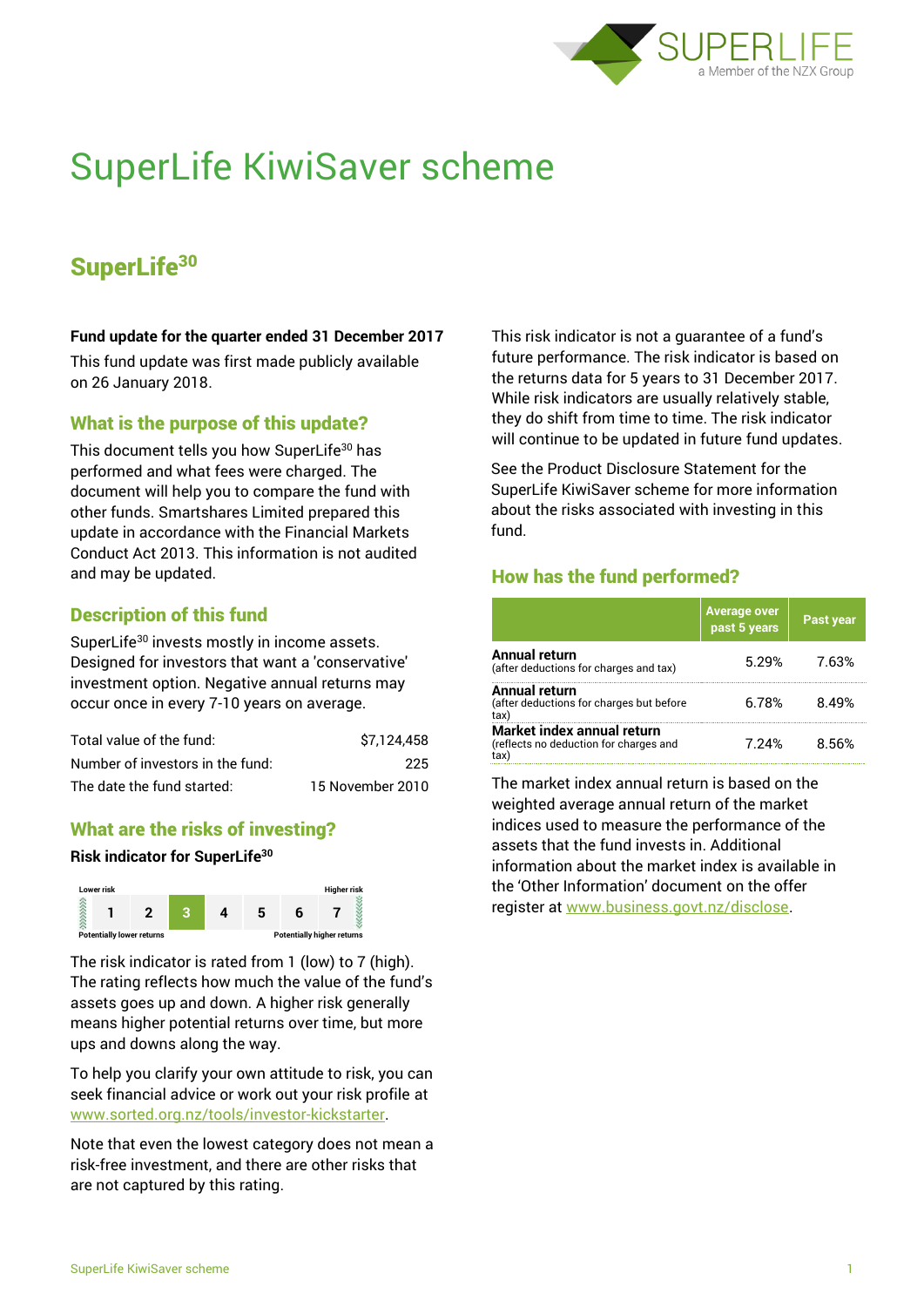

#### **Annual return graph**



This shows the return after fund charges and tax for each year ending 31 March since the fund started. The last bar shows the average annual return since the fund started, up to 31 December 2017.

**Important:** This does not tell you how the fund will perform in the future.

Returns in this update are after tax at the highest prescribed investor rate (PIR) of tax for an individual New Zealand resident. Your tax may be lower.

# What fees are investors charged?

Investors in SuperLife<sup>30</sup> are charged fund charges. In the year to 31 March 2017 these were:

|                                                       | % per annum of fund's<br>net asset value |  |
|-------------------------------------------------------|------------------------------------------|--|
| <b>Total fund charges</b>                             | 0.60%                                    |  |
| Which are made up of:                                 |                                          |  |
| <b>Total management and</b><br>administration charges | 0.60%                                    |  |
| Including:                                            |                                          |  |
| Manager's basic fee                                   | 0.39%                                    |  |
| Other management and<br>administration charges        | 0.21%                                    |  |
| <b>Total performance-based fees</b>                   | 0.00%                                    |  |
| <b>Other charges</b>                                  | <b>Dollar amount per investor</b>        |  |
| <b>Administration fee</b>                             | \$32 per annum                           |  |

Investors will not be charged individual action fees for specific actions or decisions. See the Product Disclosure Statement for the SuperLife KiwiSaver scheme for more information about the fees investors are charged.

Small differences in fees and charges can have a big impact on your investment over the long term.

# Example of how this applies to an investor

Jess had \$10,000 in the fund and did not make any further contributions. At the end of the year, Jess received a return after fund charges were deducted of \$763 (that is 7.63% of her initial \$10,000). Jess paid other charges of \$30. This gives Jess a total return after tax of \$733 for the year.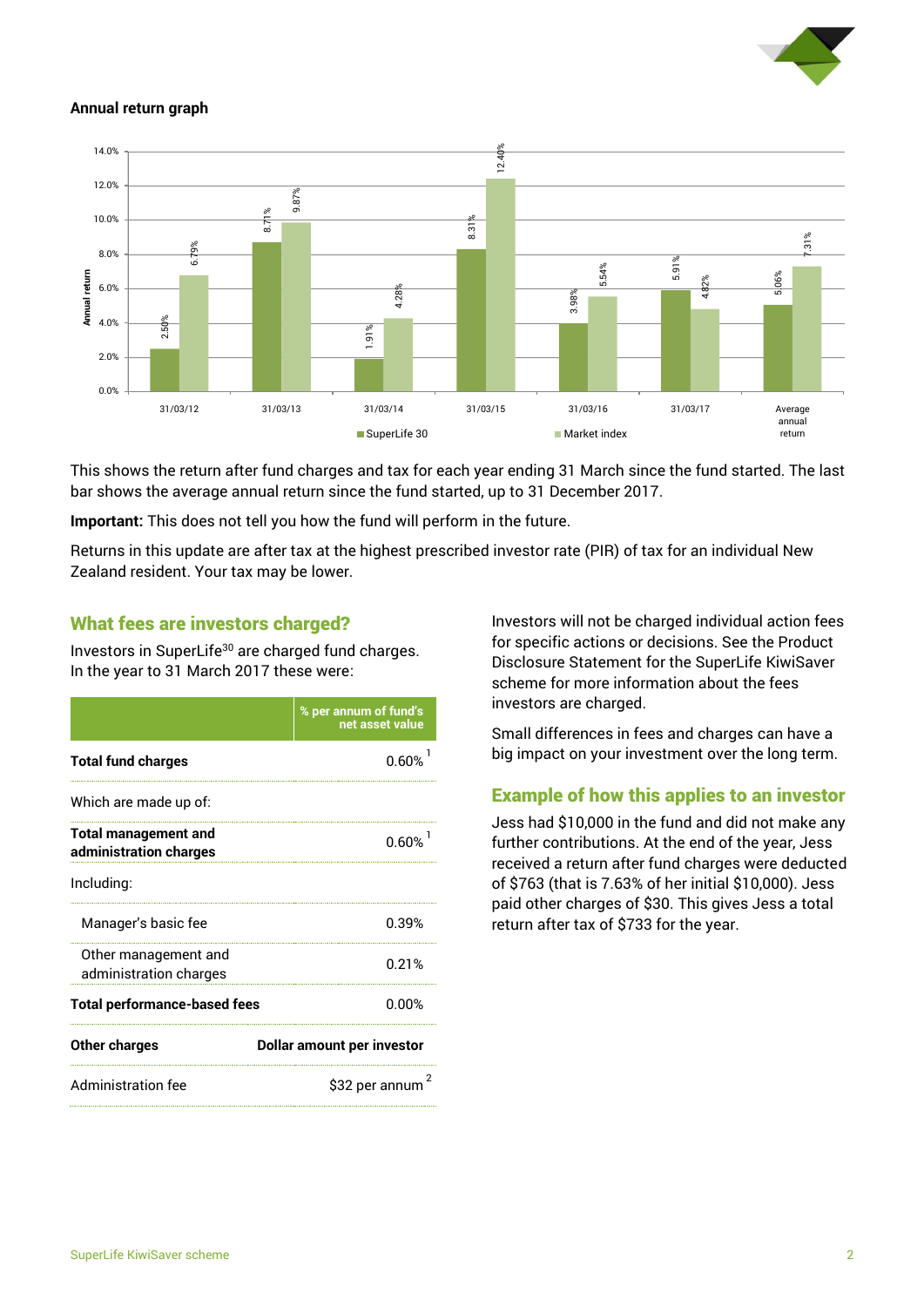

# What does the fund invest in?

#### **Actual investment mix**

This shows the types of assets that the fund invests in.



#### **Target investment mix**

This shows the mix of assets that the fund generally intends to invest in.

| <b>Asset Category</b>        | <b>Target asset mix</b> |
|------------------------------|-------------------------|
| Cash and cash equivalents    | 5.00%                   |
| New Zealand fixed interest   | 32.50%                  |
| International fixed interest | 32.50%                  |
| Australasian equities        | 11.00%                  |
| International equities       | 14.00%                  |
| Listed property              | 5.00%                   |
| Unlisted property            |                         |
| Commodities                  |                         |
| Other                        |                         |

#### **Top ten investments**

| % of fund's net<br>asset value | <b>Type</b>                     | <b>Country</b>       | <b>Credit rating</b><br>(if applicable) |
|--------------------------------|---------------------------------|----------------------|-----------------------------------------|
| 15.17%                         | International fixed<br>interest | Australia            |                                         |
| 6.84%                          | New Zealand fixed<br>interest   | New Zealand          |                                         |
| 5.39%                          | International equities          | <b>United States</b> |                                         |
| 2.86%                          | International equities          | <b>United States</b> |                                         |
| 2.35%                          | New Zealand fixed<br>interest   | New Zealand          | $AA+$                                   |
| 2.31%                          | Cash and cash<br>equivalents    | New Zealand          | AA-                                     |
| 1.92%                          | Cash and cash<br>equivalents    | New Zealand          |                                         |
| 1.86%                          | International equities          | <b>United States</b> |                                         |
| 1.08%                          | International equities          | <b>United States</b> |                                         |
| 1.06%                          | International equities          | <b>United States</b> |                                         |
|                                |                                 |                      |                                         |

The top 10 investments make up 40.84% of the fund's net asset value.